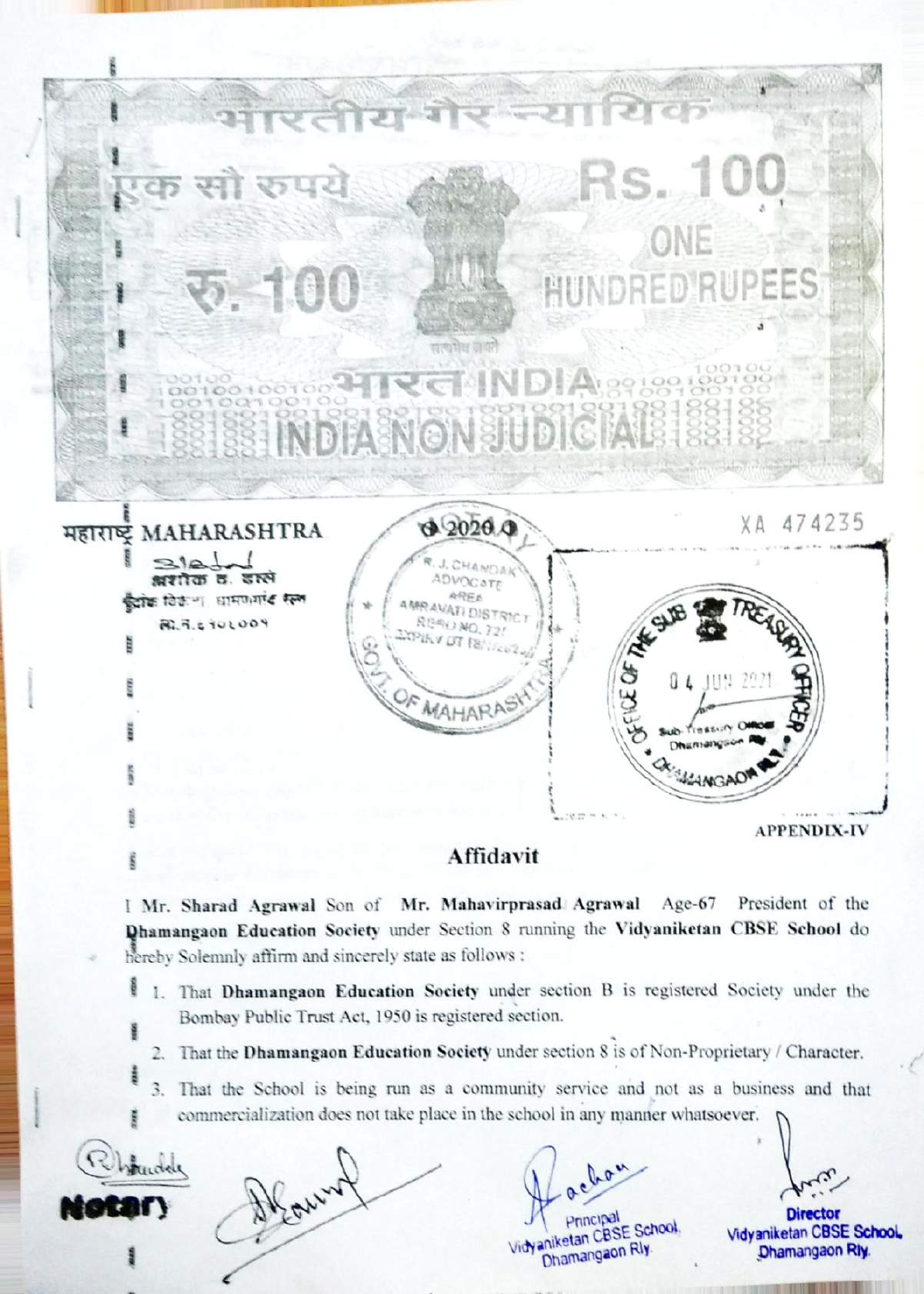## **APPENDIX-IV**

4. That no part of income from the Institution in being and will be diverted to any individual in the Society or to any other person /entity. The saving if any after meeting the recurring and non-recurring expenditure and contribution to development. Depreciation and contingency funds will be further utilized for promoting the school and extending the cause of education in the same school only.

- That School in not paying any charges towards using name motto. logo or any other Non academic activities to any other institution, organization of body.
- 6. That the school will not open classes under CBSE pattern particularly class IX/X/XI/XII and will not use CBSE name in any manner without obtaining affiliation.
- 7. That the Principal and Manager of the School have individually gone through the provision contained in the affiliation & examination byelaws direction and the circulars issued by the Board from time to time. The school undertakes to abide by the provision contained in the affiliation &examination byelaws direction issued from time to time and the law of the land.
- 8. That the school will ensure compliance of all statutory requirements like 'EPF, ESI and Labour Laws etc. with respect to the school and staff the School.1
- 9. That the school will ensure that the Building Safety. Fire Safety, Water Safety Health and Hygiene certificate are being issued or renewed by the concerned municipal or state authorities from time to time as per the prescribed term.
- 10. That the school will ensure that all required all infrastructures is available with the school before starting classes.
- 11. That the school will ensure that sufficient number of qualified teacher as per the provision contained in affiliation bye-laws are available with the school before starting classes.
- 12. That the school will follow the provision related to fee contained in affiliation bye laws and will disclose the details of the fee to the student / parents every year before start of session without resorting to any hidden charges in the heads of the fee.
- 13. That the school will not coerce any student /parent to buy books /stationary /uniform form any particular shop.
- 14. That the school shall strive to make efforts for conservation of environment.

handele

A Cure

Vichaniketan CBSE School Dhamangaon Riy.

Vidvaniketan CBSE School Dhamangaon Riy.